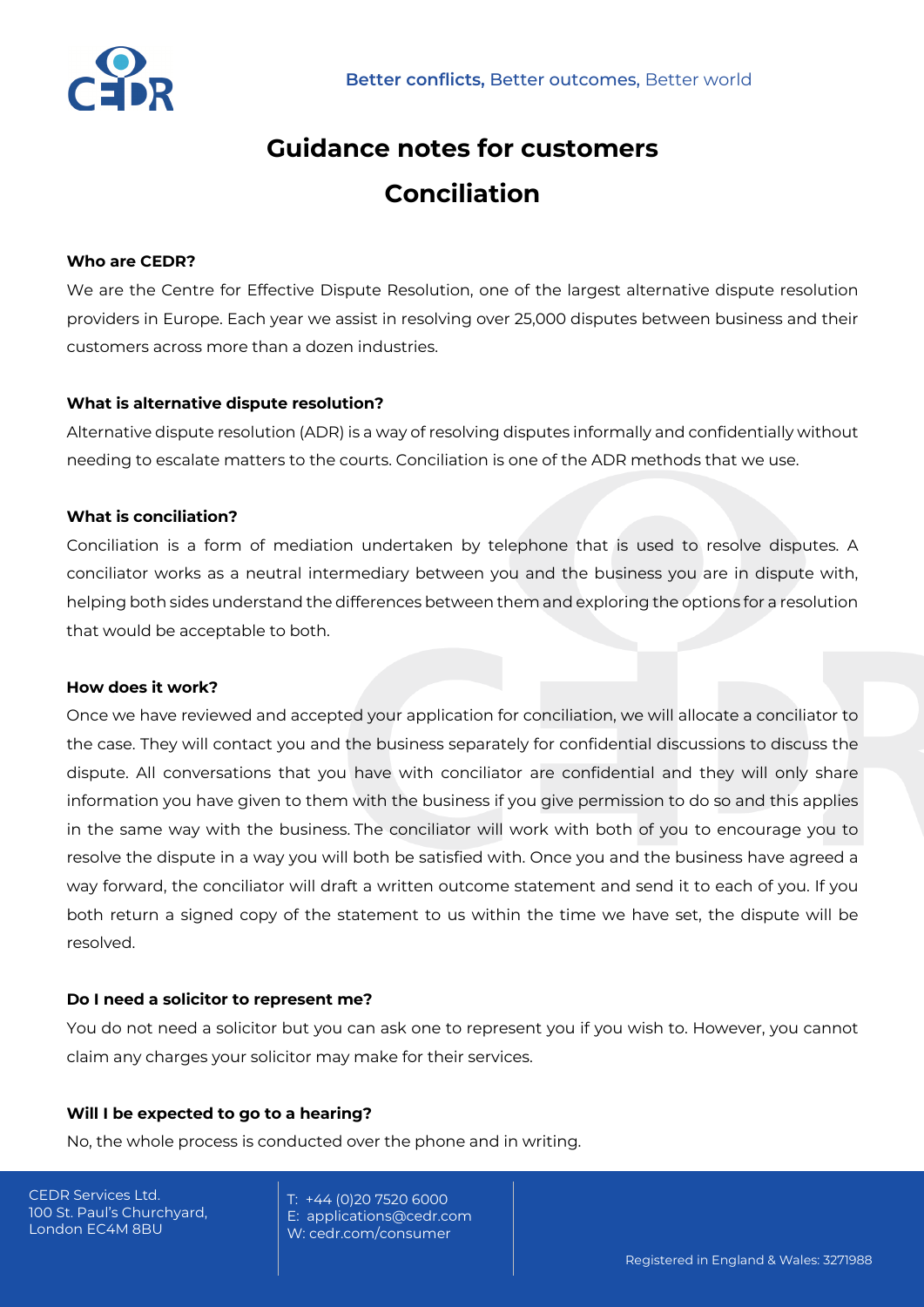

# **Who are the conciliators?**

The conciliators are people from a number of professions such as engineering, financial services, HR, legal and surveying who have been trained and accredited by CEDR to become professional mediators and conciliators. To be accredited, mediators will conduct at least 70 hours of training, including five days of comprehensive tuition and role playing in mediation techniques. CEDR accreditation is internationally recognised as the standard of excellence, with over 10,000 professionals trained in 70 countries over the last 25 years.

## **Does the conciliator decide the outcome of the dispute?**

No, the conciliator's role is not to take sides but to help you come to an agreement. They will often help you test the strength of your dispute in private and may suggest how the business may react to a solution you might like to propose. However, both sides need to trust that the conciliator will treat both parties equally so conciliators are careful to avoid taking sides.

#### **How much does it cost?**

In most cases the business will pay for the conciliation as part of their commitment to customer service. There may be a small fee in some cases, which is less than the cost of taking a claim to the Small Claims Court or Money Claim Online. See individual schemes for more details.

#### **When can I apply?**

You can apply for conciliation if a business has not been able to resolve your complaint about their services through their own complaint's procedure provided, they are subscriber to CEDR. On some schemes, the industry trade body will try to resolve your complaint for you before it can be referred to us. Please read the guidance notes on the scheme pages that relate to your dispute for more details.

# **What happens when you receive my application?**

Once we receive your application, we will check that we can handle it under the relevant rules. We will then tell you and the business that we have accepted your application and confirm the name of your conciliator.

# **How long will it take?**

We must complete cases within 90 days of accepting an application, but in most instances the process takes around 50 days.

T: +44 (0)20 7520 6000 E: applications@cedr.com W: cedr.com/consumer